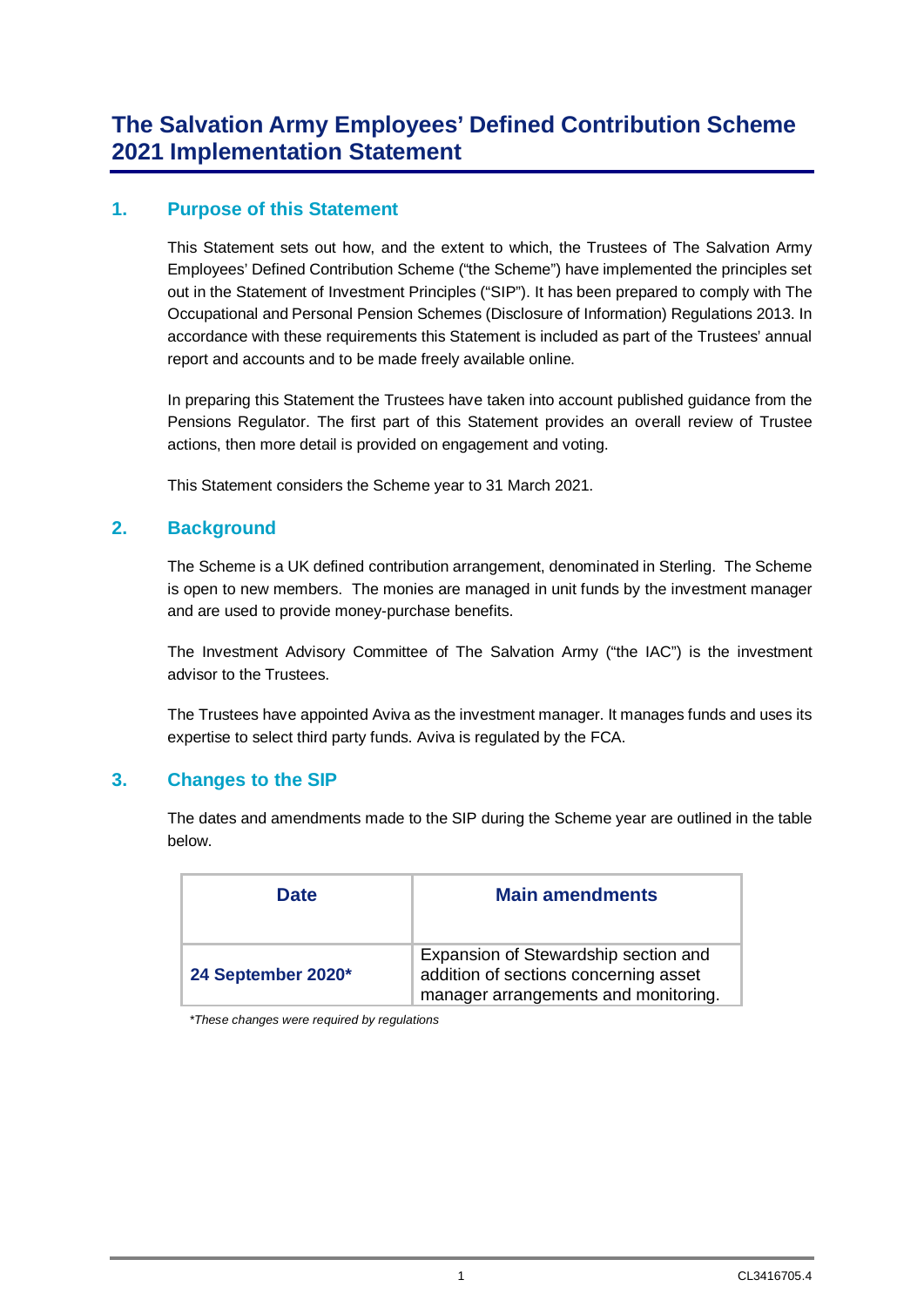### **4. SIP implementation**

The following section reviews the implementation of the SIP over the Scheme year.

The following assessment criteria were used to demonstrate the level of performance.

- **C** Action completed or objective achieved.
- **Action or objective partly achieved.**
- **Action not completed or objective not achieved.**

### 4.1 Actions

The table below outlines the actions set out in the SIP and how, and the extent to which, these have been completed.

| <b>Action</b>                                                                                                                                                                                                                             | <b>Status</b> | <b>Comment</b>                                                                                                                                                                                                                                                                                                                   |
|-------------------------------------------------------------------------------------------------------------------------------------------------------------------------------------------------------------------------------------------|---------------|----------------------------------------------------------------------------------------------------------------------------------------------------------------------------------------------------------------------------------------------------------------------------------------------------------------------------------|
| SIP is to be reviewed at least every<br>three years.                                                                                                                                                                                      |               | The last full review of the SIP was carried<br>out on 24 September 2020. A full review is<br>to be carried out and completed prior to 24<br>September 2023.                                                                                                                                                                      |
| The Trustees monitor the<br>investment performance of the<br>funds relative to their performance<br>objectives on a quarterly basis.                                                                                                      |               | Independent quarterly performance reports<br>monitoring the performance of each fund<br>were produced and reviewed.                                                                                                                                                                                                              |
| The Trustees consider the<br>continued suitability of the fund<br>range and lifestyle strategy on an<br>annual basis.                                                                                                                     |               | The 2021 Investment Review was prepared<br>and reviewed. It considered the fund<br>performance, and number and type of<br>funds, as well as the design of the lifestyle<br>strategy.<br>The 2021 Value for Members Review<br>considered the expenses of the Scheme's<br>investment options relative to the services<br>provided. |
| The Trustees will review the<br>strategy of the default investment<br>solution and its performance at<br>least every three years or without<br>delay if there is significant change<br>to the investment policy or<br>membership profile. |               | The 2021 Investment Review was prepared<br>and reviewed. It considered the suitability of<br>the default investment solution, including a<br>review of charges.                                                                                                                                                                  |
| The Trustees will review the<br>exercising of voting rights and<br>carrying out of engagement<br>activities by the investment<br>manager in relation to relevant<br>matters including financially<br>material considerations.             |               | The 2021 Engagement Activities Report<br>was produced and considered by the<br>Trustees providing a summary of the<br>investment manager's stewardship<br>activities. In addition the investment<br>manager was in regular attendance at<br>Trustees' meetings.                                                                  |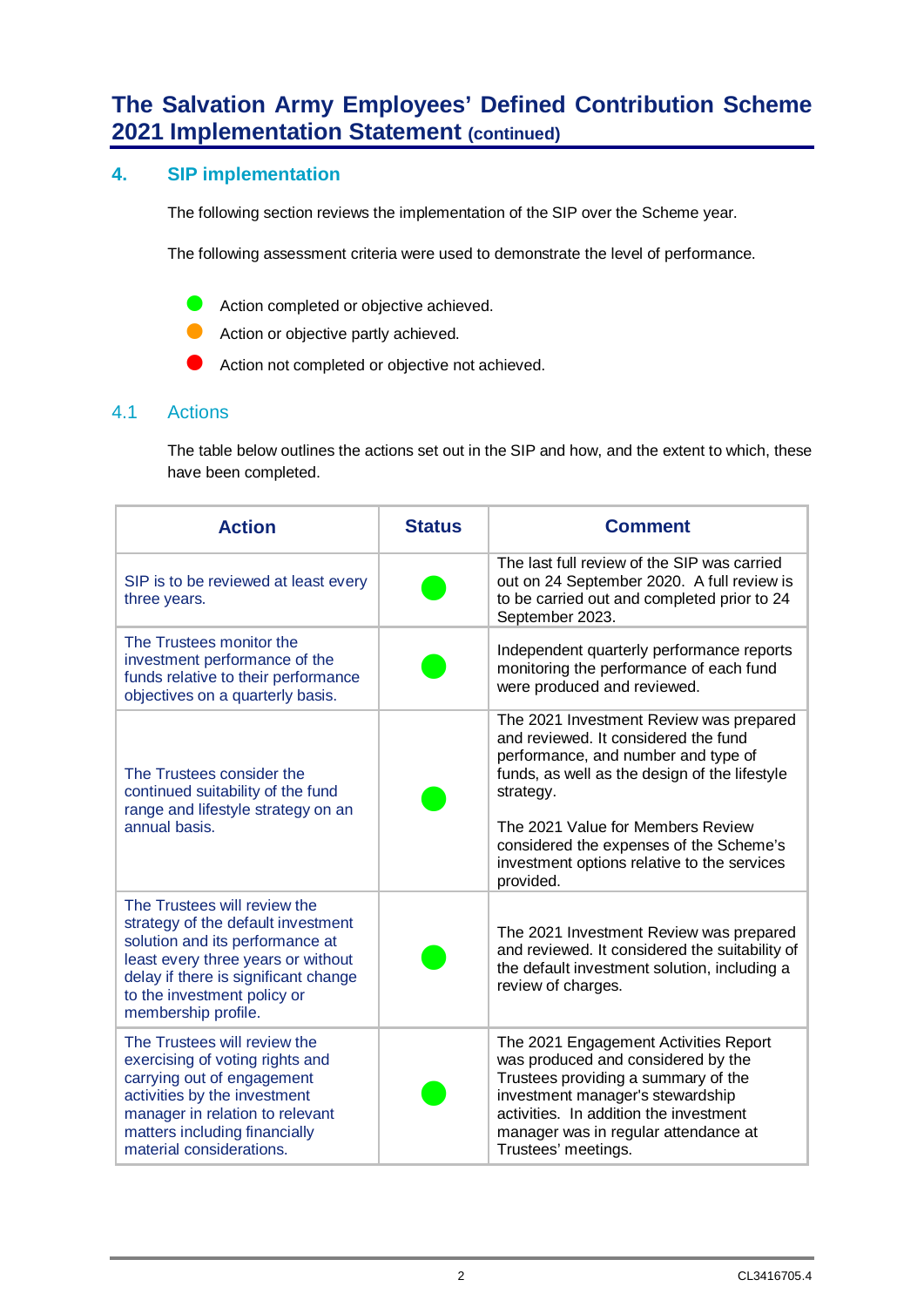### 4.2 Objectives

The below table outlines the objectives set out in the SIP and assesses how, and the extent to which, these have been achieved.

| <b>Objective</b>                                                                                                                                                                                                                                                                                                                                                                                                  | <b>Assessment</b> | <b>Reasoning</b>                                                                                                                                                                                                   |
|-------------------------------------------------------------------------------------------------------------------------------------------------------------------------------------------------------------------------------------------------------------------------------------------------------------------------------------------------------------------------------------------------------------------|-------------------|--------------------------------------------------------------------------------------------------------------------------------------------------------------------------------------------------------------------|
| The Trustees are required to invest the<br>Scheme assets in the best interests of<br>the Scheme's members and<br>beneficiaries.                                                                                                                                                                                                                                                                                   |                   | The 2021 Investment Review concluded that the<br>investment options available to members were<br>appropriate.                                                                                                      |
| The performance of each index-tracking<br>fund is expected to match its benchmark<br>while each active fund is expected to<br>exceed its benchmark.                                                                                                                                                                                                                                                               |                   | The 2021 Investment Review noted that the AP<br><b>Stewart Investors Global Emerging Markets</b><br>Leaders Fund had been removed from the fund<br>range, with no other funds identified for review or<br>removal. |
| The default investment solution is<br>required to provide appropriate<br>investment for members who do not<br>make an investment choice, to provide<br>inflation-beating growth with the aim of<br>maximizing the value of retirement<br>benefits, to gradually reduce capital risk<br>and to invest in asset classes consistent<br>with expected retirement benefits of<br>lump sum and reliable regular income. |                   | The 2021 Investment Review concluded that the<br>default remains appropriate. It showed good<br>performance and met its objectives. The charges<br>are below the charges cap of 0.75% per annum.                   |
| The Trustees expect the investment<br>manager and the underlying managers<br>(of individual funds in the fund range) to<br>have integrated Environmental, Social<br>and Governance ("ESG") risk factors,<br>including but not limited to consideration<br>of climate change risk, as part of their<br>investment analysis and decision-<br>making processes.                                                      |                   | The 2021 Engagement Activities Report considered<br>the investment manager's policy on ESG risk<br>factors.                                                                                                        |
| The Trustees expect ownership rights<br>(including voting and engagement<br>rights) to be exercised by the investment<br>manager in order to safeguard<br>sustainable returns in the long-term.                                                                                                                                                                                                                   |                   | The 2021 Engagement Activities Report considered<br>the investment manager's voting and engagement<br>behaviour. Relevant extracts from this report are<br>shown in the sections below.                            |
| The Trustees assess the level of training<br>they require and take appropriate action.                                                                                                                                                                                                                                                                                                                            |                   | The Trustees kept themselves informed and up to<br>date, as set out more fully in the Chair's Statement.                                                                                                           |
| The Trustees endeavour to provide<br>members with access to funds with<br>objectives broadly consistent with The<br>Army's Code of Ethical Practice.                                                                                                                                                                                                                                                              |                   | The Trustees provide two funds: UK and<br>International Equity Stewardship Funds, which<br>apply a range of ethical principles, including those<br>broadly consistent with the Code.                               |
| Trustees carry out a service provider<br>review of the Investment Manager every<br>3 years.                                                                                                                                                                                                                                                                                                                       |                   | A service provider review was conducted as at 19<br>June 2020 and concluded that Aviva continues to<br>provide an acceptable or good level of service.                                                             |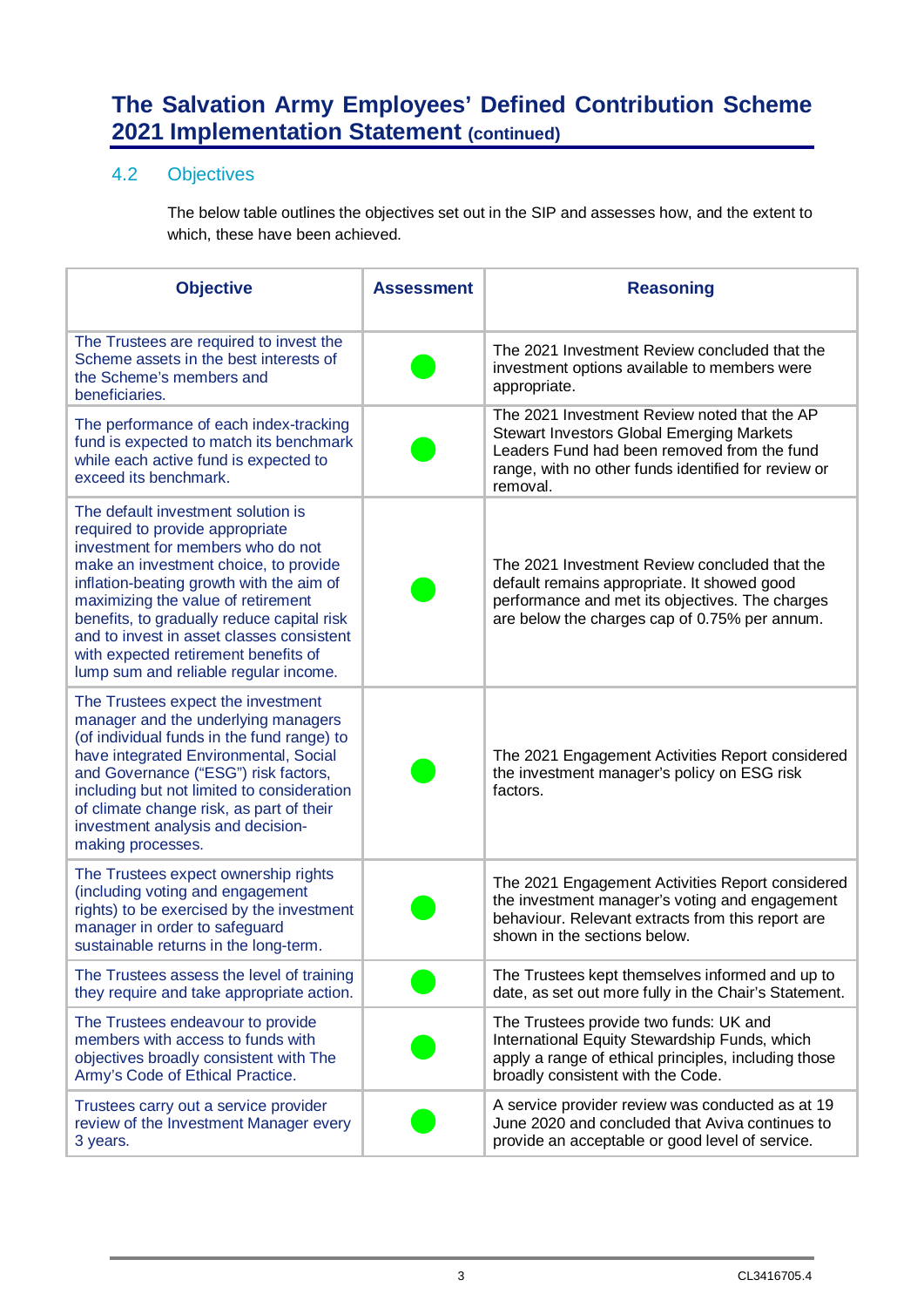### **5. Voting and engagement activities**

The 2021 Engagement Activities Report considered the investment manager's engagement and voting behaviour. A summary of the results of the report is shown below, with extracts from the report shown in the next sections.

Aviva was ranked second out of 60 asset managers for its use of voting rights in 2020 by ShareAction.

| Year to 31 March 2021                            |              |                                                                                                                                                           |  |
|--------------------------------------------------|--------------|-----------------------------------------------------------------------------------------------------------------------------------------------------------|--|
| <b>Engagement and</b><br>voting<br>consideration | <b>Aviva</b> | <b>Reasoning</b>                                                                                                                                          |  |
| Environmental<br>(excluding climate)<br>change)  |              | Has provided examples of voting with environmental<br>considerations in mind, such as monitoring water use                                                |  |
| <b>Social</b>                                    |              | Has provided examples of engagement and voting<br>with social considerations in mind, such as promoting<br>diversity and human rights                     |  |
| Governance                                       |              | Has provided examples of engagement voting with<br>governance considerations in mind, such as<br>challenging executive officers' remuneration<br>packages |  |
| Climate change                                   |              | Has provided examples of voting with climate change<br>considerations in mind, such as alignment with Paris<br>Agreement goals.                           |  |

#### **Alignment with Statement of Investment Principles**

- $\bullet$  Policy and examples satisfactory
- Policy or examples satisfactory, but not both
- Policy and examples unsatisfactory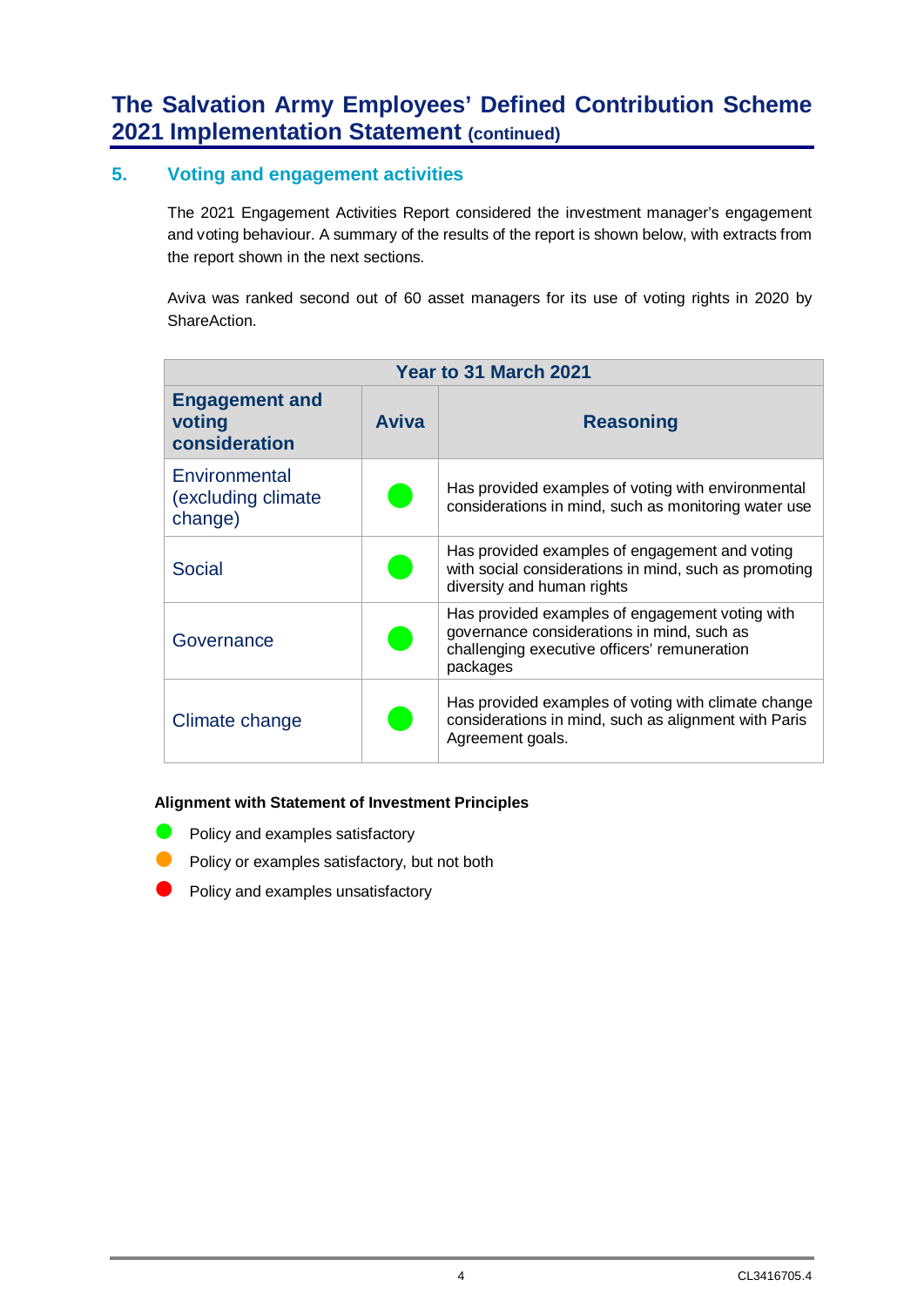### 5.1 Voting activity

The considerable extent of Aviva's voting activity for calendar year 2020 is shown below.

## Number of votable items by type of vote



The default option invests mainly in the UK and USA. In these countries Aviva voted at 99.9% and 99.7% of 709 and 742 votable meetings respectively.

### 5.2 Stewardship structure

The table below outlines Aviva's stewardship structure for the Scheme's fund range.

| <b>Funds</b>                                         | <b>Stewardship structure</b>                                                                               | Scheme's holding (%)* |
|------------------------------------------------------|------------------------------------------------------------------------------------------------------------|-----------------------|
| <b>Aviva</b><br>(Stewardship and<br><b>Property)</b> | Aviva holds voting rights and has<br>capacity for engagement.                                              | 0.3                   |
| <b>BlackRock</b>                                     | Aviva retains voting rights and has<br>capacity for engagement. Stock<br>selection delegated to BlackRock. | 99.2                  |
| <b>All others</b>                                    | Voting and engagement activities<br>delegated to a third party manager.                                    | 0.5                   |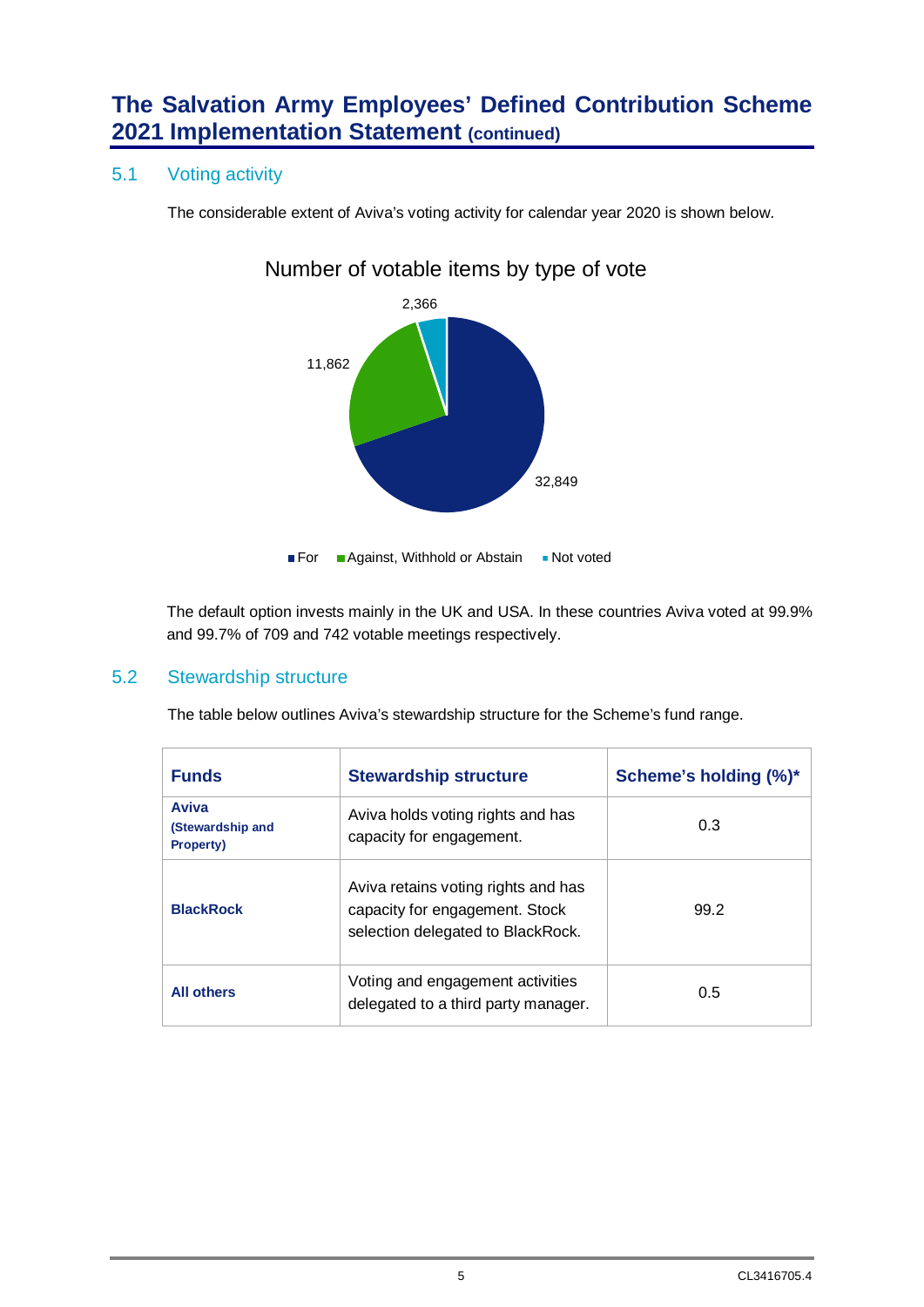### 5.3 Voting policy

The Trustees expect the Investment Manager and the underlying managers (of individual funds in the fund range) to carry out voting and engagement activities to protect and enhance the value of their shareholdings on their behalf taking into account financially material considerations including environmental, social and governance factors.

Aviva states that it votes on all its UK and most of its global holdings held in its funds managed from its London office. On remuneration consultations, Aviva indicates it will respond directly where it holds more than 1% of the stock or is a top 10 shareholder. In all other cases, Aviva will liaise internally with the fund managers and the Investment Association to find an appropriate voting decision. Aviva publishes voting records on its website.

Some third party funds benefit from Aviva voting due to how they are held, this includes the BlackRock funds within the Scheme's fund range. With respect to external managers, Aviva expects them to consider all voting opportunities as a means to influence companies to adopt sustainable business models from financial performance, environmental, social and governance perspectives. This does not mean Aviva requires asset managers to vote whenever they are able; however the external manager should assess voting options and make conscious decisions on whether, and how, to vote.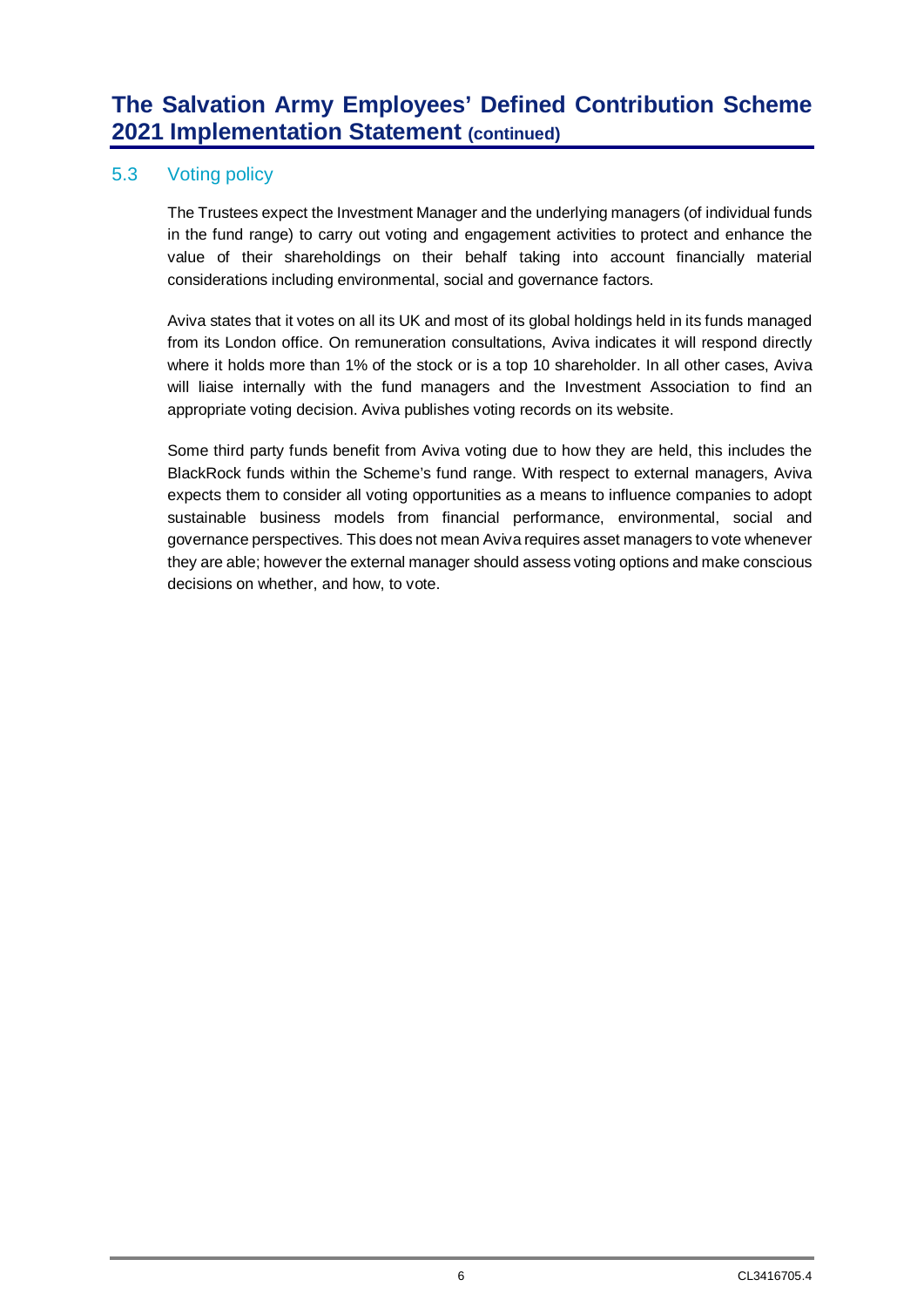| <b>ESG factor</b>  | <b>Company</b>                        | <b>Summary of resolution</b>                                                                                          | <b>Voting decision and</b><br>reasoning                                                                                           |
|--------------------|---------------------------------------|-----------------------------------------------------------------------------------------------------------------------|-----------------------------------------------------------------------------------------------------------------------------------|
| <b>Environment</b> | Rockwool<br>International             | Assessment of environmental and<br>community impacts from siting of<br>manufacturing facilities, and water<br>use     | FOR - shareholders would<br>benefit from additional<br>disclosure on the company's<br>policies                                    |
|                    | <b>Delta Air</b><br>Lines             | Production of a report on climate<br>lobbying                                                                         | $FOR - to review how the$<br>company's position aligns<br>with the Paris Agreement                                                |
|                    | <b>BHP Group</b><br><b>PLC</b>        | Disassociation from industry groups<br>where energy related advocacy is<br>inconsistent with Paris Agreement<br>Goals | $FOR - to benefit$<br>shareholders by better<br>aligning the company with its<br>stated positions on climate<br>change            |
| <b>Social</b>      | Alphabet                              | Establishment of a human rights<br>risk oversight committee                                                           | $FOR - to assess the$<br>company's impact on human<br>rights and alignment with<br>international standards on an<br>ongoing basis |
|                    | Infineon<br><b>Technologies</b><br>AG | Discharge of the Management<br><b>Board</b>                                                                           | <b>AGAINST - concerns</b><br>relative to the Corporate<br>Human Rights Benchmark                                                  |
|                    | <b>Home Depot</b>                     | Production of reports on<br>employment diversity and diversity<br>policies                                            | $FOR - to allow shareholders$<br>to better assess the<br>effectiveness of the<br>company's diversity<br>initiatives               |
| <b>Governance</b>  | <b>Microsoft</b>                      | Election of director                                                                                                  | AGAINST - concerns over<br>director's poor handling of<br>Board and sub-committee<br>responsibilities                             |
|                    | Astrazeneca<br><b>PLC</b>             | Re-election of director                                                                                               | AGAINST - concerns over<br>director's other time<br>commitments                                                                   |
|                    | <b>Arch Capital</b>                   | To ratify named executive officers'<br>compensation                                                                   | AGAINST - concern over<br>generous benefits and lack<br>of performance related pay                                                |

The table below outlines the significant votes cast over the Scheme year.

### 5.4 Proxy voting services

Aviva subscribes to a number of proxy advisory services which provide research and opinions on the state of a company's governance and corporate responsibility practices. These include the Investment Association's IVIS service and ISS, for ESG research it subscribes to EIRIS, MSCI, and Boardex. However Aviva's voting decision is only informed, and is not determined by, this research and opinion.